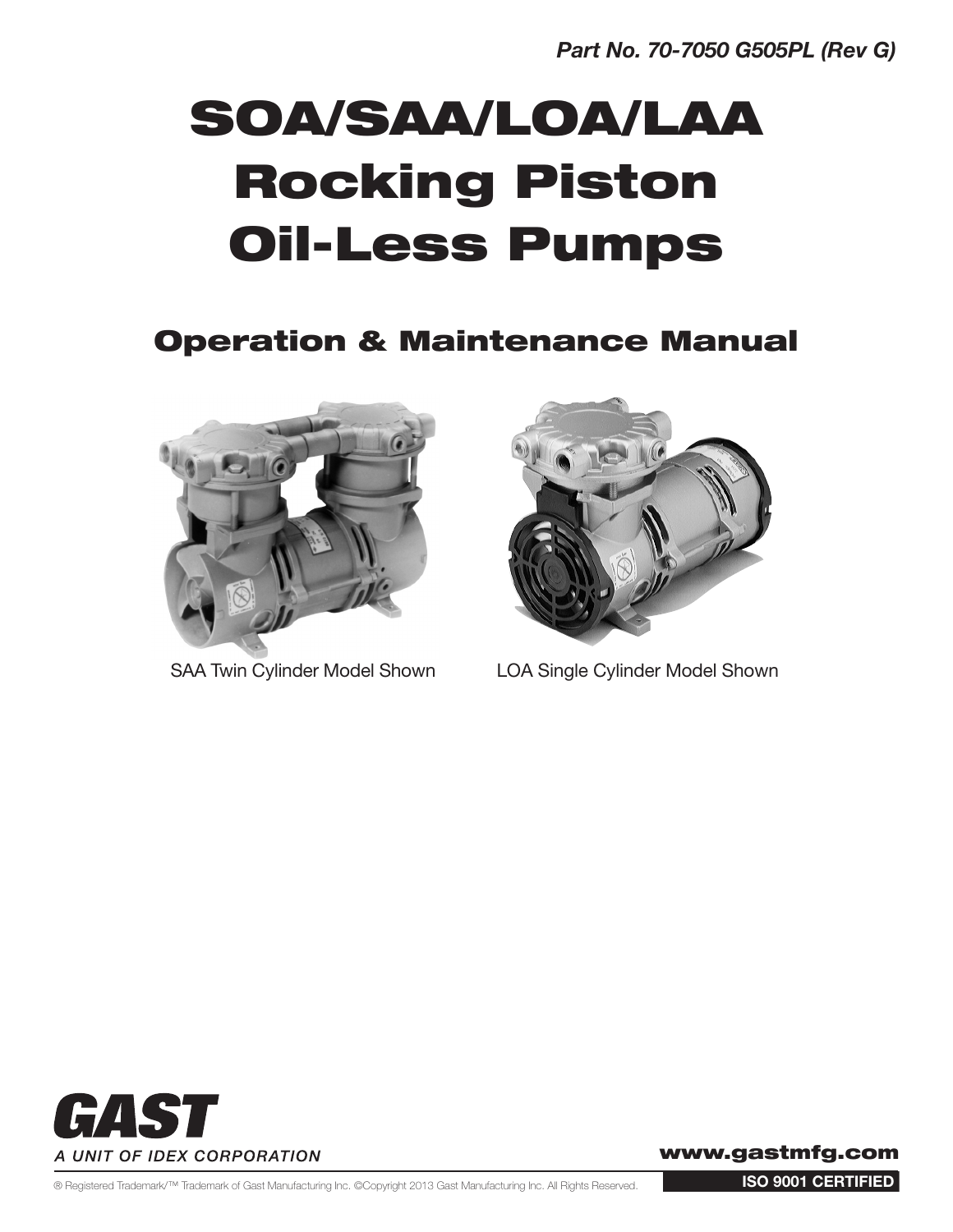Dear Customer:

Thank you for purchasing this Gast product. It is manufactured to the highest standards using quality materials. Please follow all recommended maintenance, operational, and safety instructions, and you will receive years of trouble-free service.



### TABLE OF CONTENTS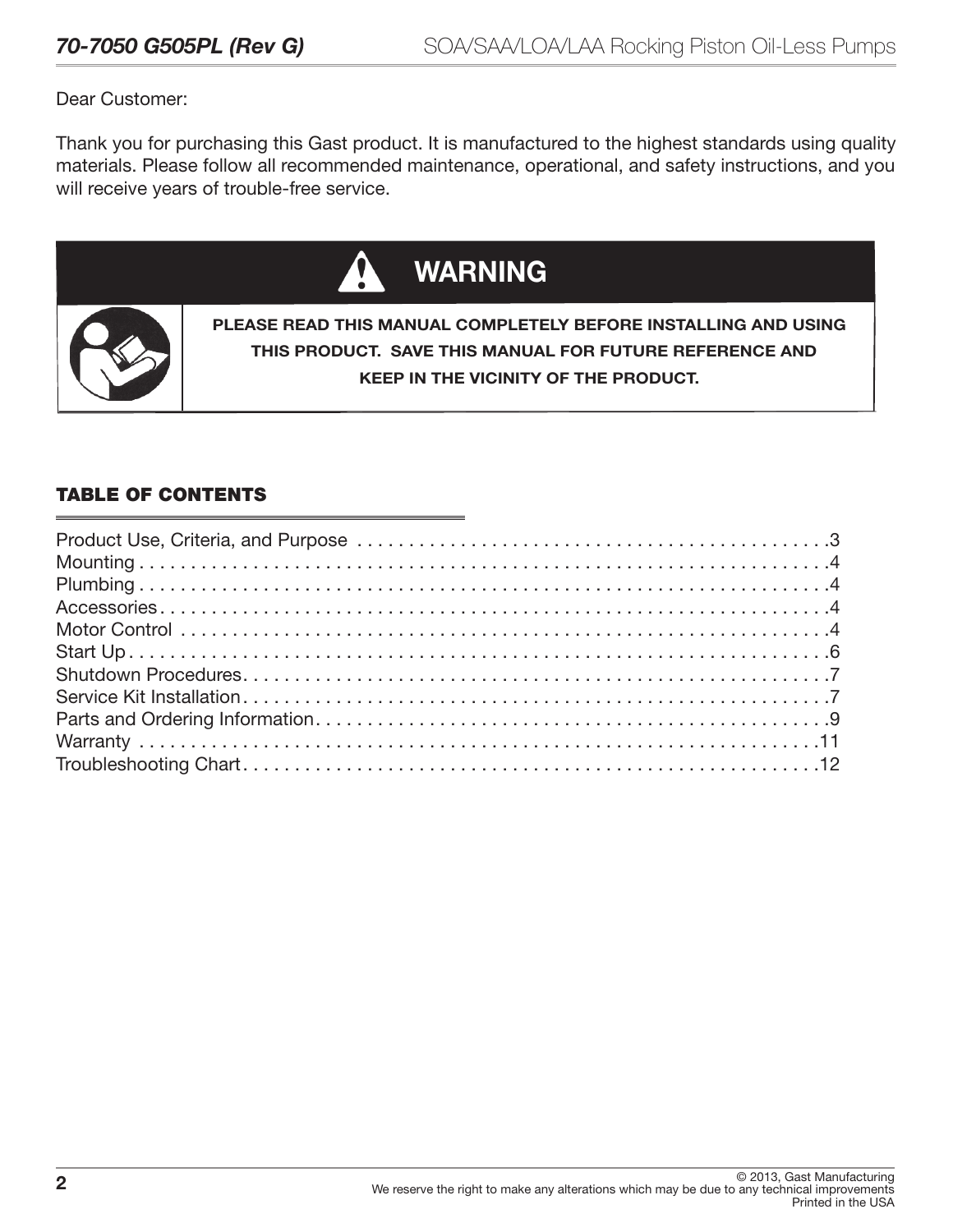### PRODUCT USE, CRITERIA, AND PURPOSE

- Pump only clean, dry air.
- Operate at 32  $\degree$ F to 104  $\degree$ F (0  $\degree$ C to 40  $\degree$ C).
- Protect unit from dirt and moisture.
- Do not pump flammable or explosive gases or use in an atmosphere that contains such gases.
- Protect all surrounding items from exhaust air. This exhaust air can become very hot.
- Corrosive gases and particulate material will damage unit. Water vapor, oil-based contaminants or other liquids must be filtered out.
- Consult your Gast Distributor/Representative before using at high altitudes.
- This pump is oil-less and requires NO lubrication.

#### Your safety and the safety of others is extremely important.

We have provided many important safety messages in this manual and on your product. Always read and obey all safety messages.

 This is the safety alert symbol. This symbol alerts you to hazards that can kill or hurt you and others. The safety alert symbol and the words "DANGER" and "WARNING" will precede all safety messages. These words mean:



You will be killed or seriously injured if you don't follow instructions.

# **A WARNING**

You can be killed or seriously injured if you don't follow instructions.

All safety messages will identify the hazard, tell you how to reduce the chance of injury, and tell you what can happen if the safety instructions are not followed.

#### INSTALLATION

i



Disconnect electrical power at the circuit breaker or fuse box before installing this product.

Install this product where it will not come into contact with water or other liquids.

Install this product where it will be weather protected.

Electrically ground this product.

Failure to follow these instructions can result in death, fire, or electrical shock.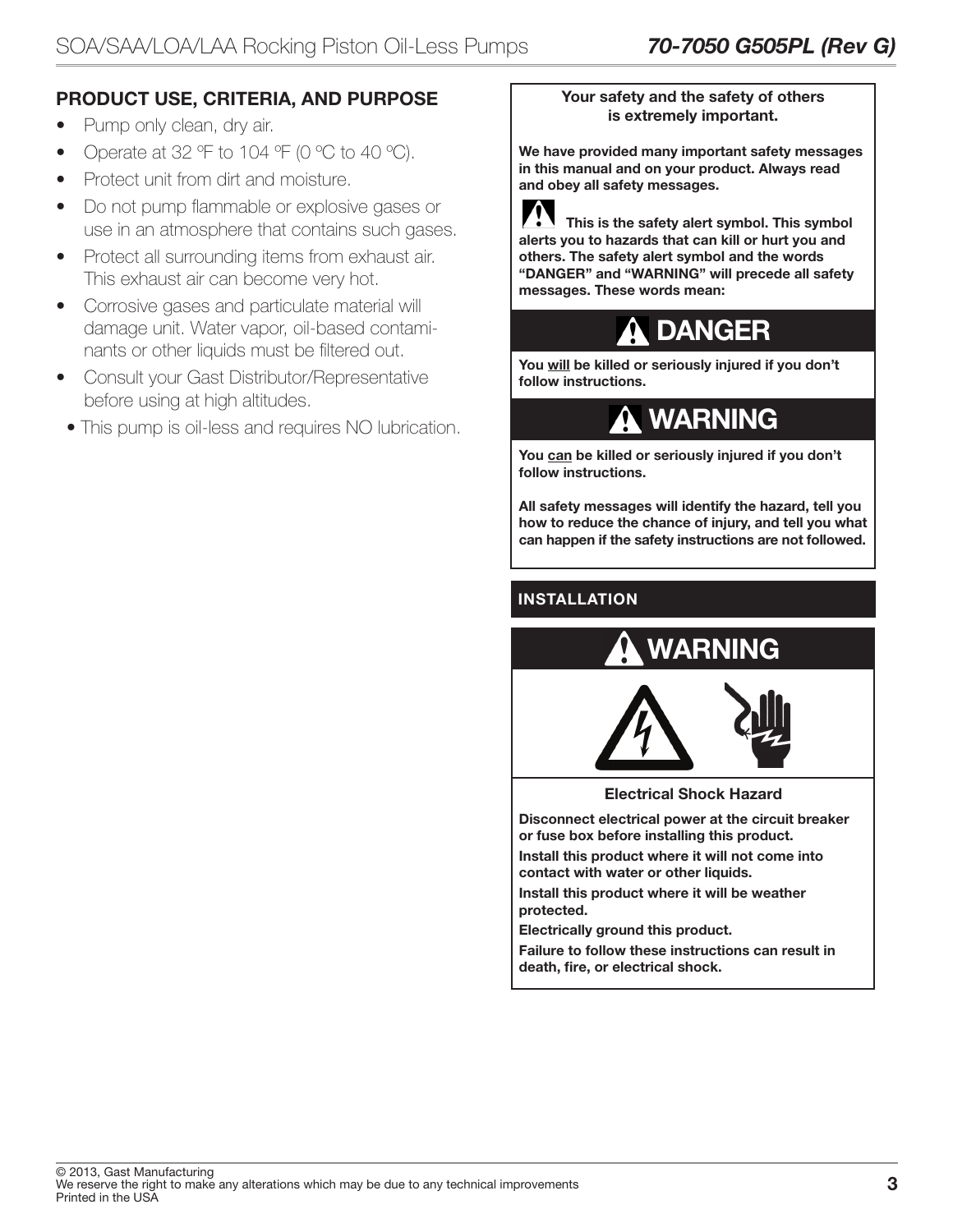#### Correct installation is your responsibility.

Make sure you have the proper installation conditions and that installation clearances do not block airflow.

#### Blocking air flow over the product in any way can cause the product to overheat.

#### **Mounting**

This product can be installed in any orientation. Mounting the product to a stable, rigid operating surface and using shock mounts will reduce noise and vibration.

#### Plumbing

Remove plugs from the IN and OUT ports before starting to avoid flying projectile and/or lack of performance.

Connect with pipe and fittings that are the same size or larger than the product's threaded ports. Be sure to connect the intake and exhaust plumbing to the correct inlet and outlet ports. Ports will not support plumbing.

#### **Accessories**

The product's external intake and exhaust muffler will provide adequate filtration in most applications. Check filters periodically and replace when necessary. Consult your Gast Distributor/ Representative for additional filter recommendations.

Install relief valves and gauges at inlet or outlet or both, to monitor performance. Check valves may be required to prevent back streaming through the pump.

#### Motor Control

It is your responsibility to contact a qualified electrician and assure that the electrical installation is adequate and in conformance with all national and local codes and ordinances. The metal capacitor must be grounded.

Determine the correct overload setting required to protect the motor (see motor starter manufacturer's recommendations). Select fuses, motor protective switches, or thermal protective switches to provide protection. Fuses act as short circuit protection for the motor, not as protection against overload. Incoming line fuses must be able to withstand the motor's starting current. Motor starters with thermal magnetic overload or circuit breakers protect motor from overload or reduced voltage conditions.

The wiring diagram supplied with the product provides required electrical information. Check that power source is correct to properly operate the dual-voltage motors.

### Electrical Connection



to either flat blade terminal. The wire with insulation that is green or green with yellow stripes is the grounding wire. Check the condition of the power supply wiring.

Do not permanently connect this product to wiring that is not in good condition or is inadequate for the requirements of this product.

Failure to follow these instructions can result in death, fire, or electrical shock.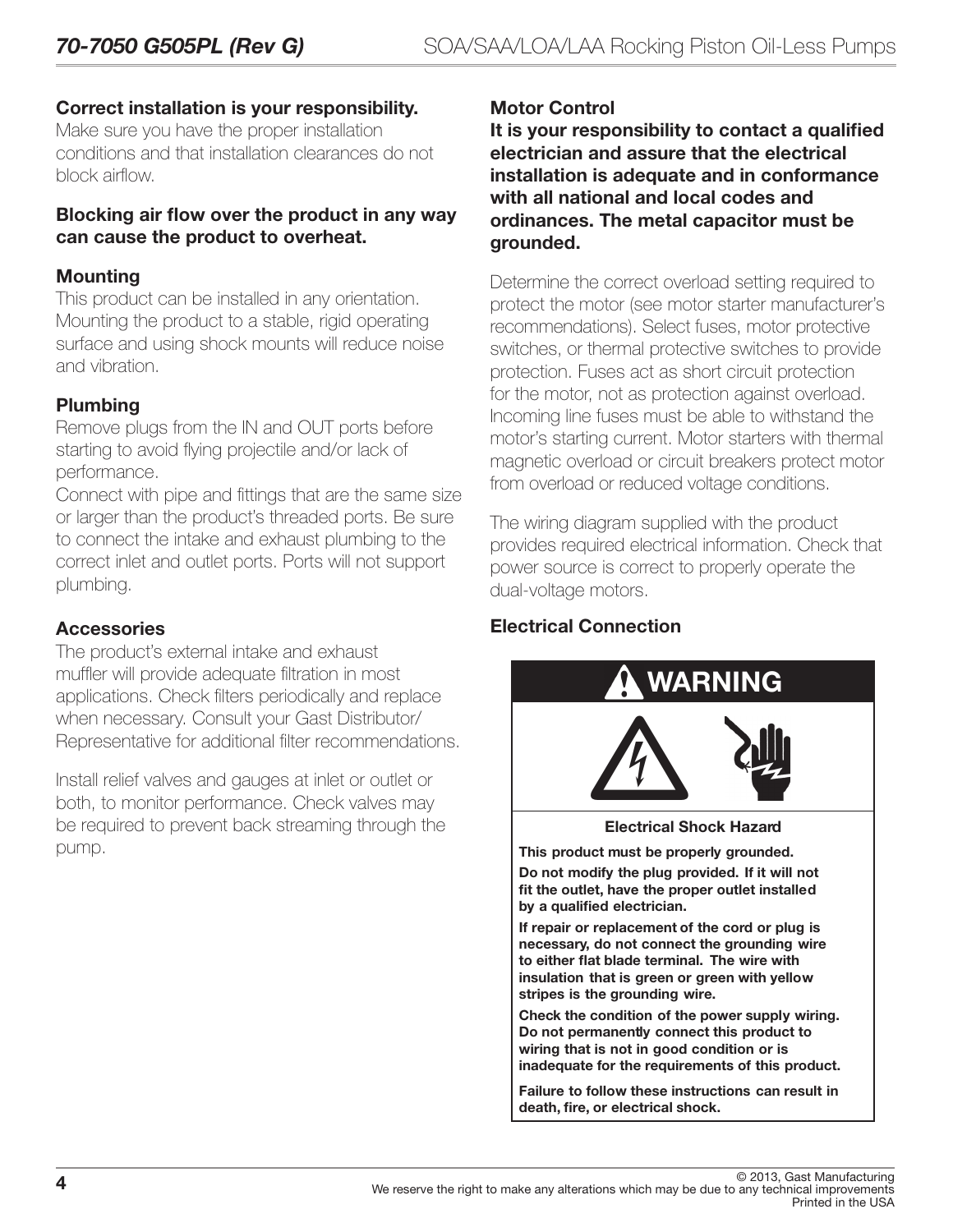

#### Model with a power supply cord:

This product must be grounded. For either 120-volt or 220/240-volt circuits connect power supply cord grounding plug to a matching grounded outlet. Do not use an adapter. (See above diagram.)

In the event of an electrical short circuit, grounding reduces the risk of electric shock by providing an escape wire for the electric current. This product may be equipped with a power supply cord having a grounding wire with an appropriate grounding plug.The plug must be plugged into an outlet that is properly installed and grounded in accordance with all local codes and ordinances.

Check with a qualified electrician or serviceman if the grounding instructions are not completely understood, or if you are not sure whether the product is properly grounded. Do not modify the plug provided. If it will not fit the outlet, have the proper outlet installed by a qualified electrician.

#### Model that is permanently wired:

This product must be connected to a grounded, metallic, permanent wiring system, or an equipment grounding terminal or lead on the product.

Power supply wiring must conform to all required safety codes and be installed by a qualified person. Check that supply voltage agrees with that listed on product nameplate.

#### Extension cords:

Use only a 3-wire extension cord that has a 3-blade grounding plug. Connect extension cord plug to a matching 3-slot receptacle. Do not use an adapter. Make sure your extension cord is in good condition. Check that the gage wire of the extension cord is the correct size wire to carry the current this product will draw.

An undersized cord is a potential fire hazard, and will cause a drop in line voltage resulting in loss of power causing the product to overheat. The following table indicates the correct size cord for length required and the ampere rating listed on the product nameplate. If in doubt, use the next heavier gage cord. The smaller the gage number, the heavier the wire gage.

| Amps      | <b>Volts</b>     |    | Length of cord in feet |     |     |     |                |     |     |                |
|-----------|------------------|----|------------------------|-----|-----|-----|----------------|-----|-----|----------------|
|           | 120 <sub>v</sub> | 25 | 50                     | 100 | 150 | 200 | 250            | 300 | 400 | 500            |
|           | 240 <sub>v</sub> | 50 | 100                    | 200 | 300 | 400 | 500            | 600 | 800 | 1000           |
| $0 - 2$   |                  | 18 | 18                     | 18  | 16  | 16  | 14             | 14  | 12  | 12             |
| $2 - 3$   |                  | 18 | 18                     | 16  | 14  | 14  | 12             | 12  | 10  | 10             |
| $3 - 4$   |                  | 18 | 18                     | 16  | 14  | 12  | 12             | 10  | 10  | 8              |
| $4 - 5$   |                  | 18 | 18                     | 14  | 12  | 12  | 10             | 10  | 8   | 8              |
| $5 - 6$   |                  | 18 | 16                     | 14  | 12  | 10  | 10             | 8   | 8   | 8              |
| $6 - 8$   |                  | 18 | 16                     | 12  | 10  | 10  | 8              | 6   | 6   | 6              |
| $8 - 10$  |                  | 18 | 14                     | 12  | 10  | 8   | 8              | 6   | 6   | 4              |
| $10 - 12$ |                  | 16 | 14                     | 10  | 8   | 8   | 6              | 6   | 4   | $\overline{4}$ |
| $12 - 14$ |                  | 16 | 12                     | 10  | 8   | 6   | 6              | 6   | 4   | 2              |
| $14 - 16$ |                  | 16 | 12                     | 10  | 8   | 6   | 6              | 4   | 4   | $\overline{2}$ |
| 16-18     |                  | 14 | 12                     | 8   | 8   | 6   | $\overline{4}$ | 4   | 2   | 2              |
| 18-20     |                  | 14 | 12                     | 8   | 6   | 6   | 4              | 4   | 2   | 2              |

### **OPERATION**

# WARNING

Injury Hazard

Install proper safety guards as needed.

Keep fingers and objects away from openings and rotating parts.

When provided, motor terminal covers must be in place for safe operation.

Product surfaces become very hot during operation, allow product surfaces to cool before handling.

Air stream from product may contain solid or liquid material that can result in eye or skin damage, wear proper eye protection.

Wear hearing protection. Sound level from motor may exceed 70 dBA.

Failure to follow these instructions can result in burns, eye injury, or other serious injury.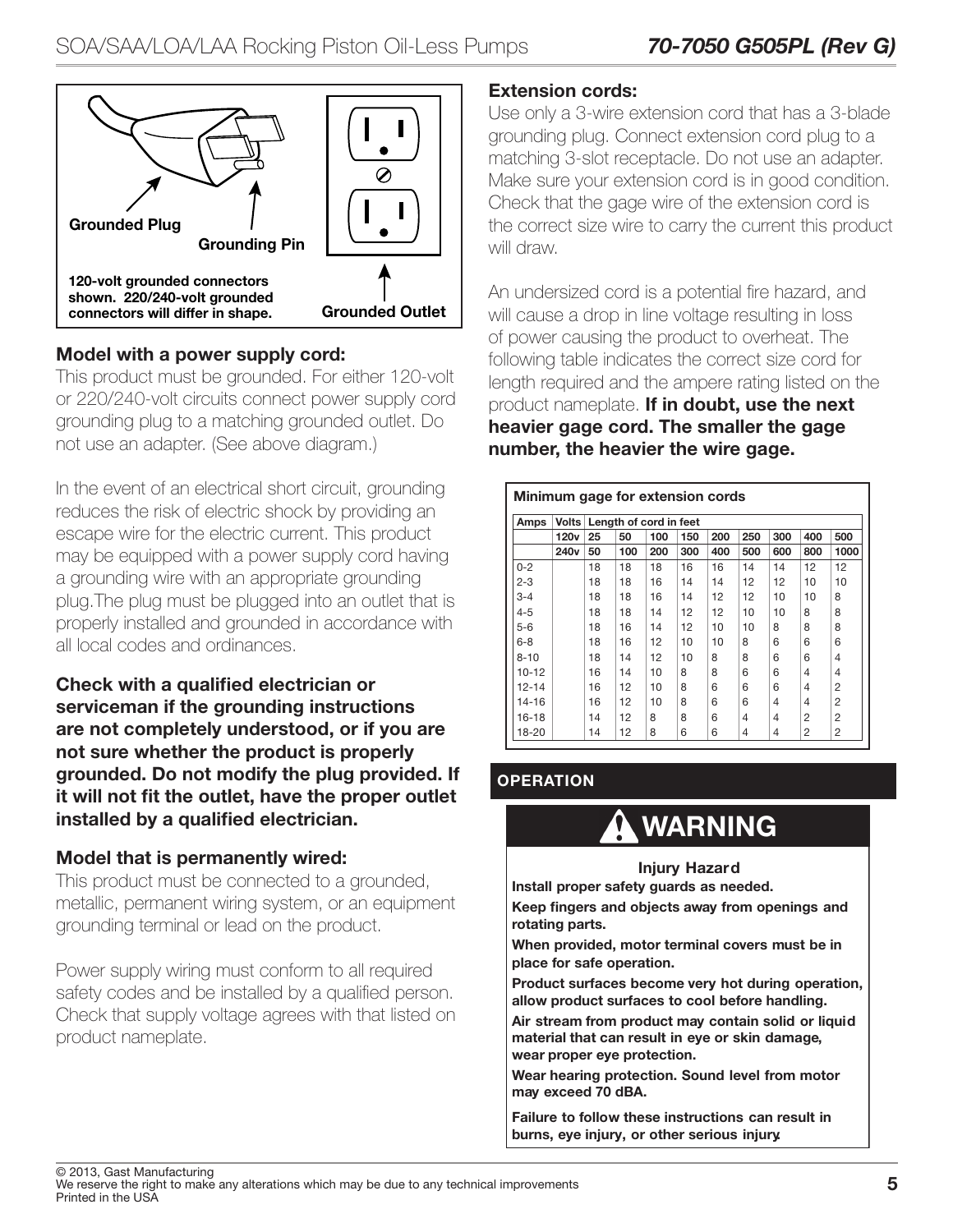#### It is your responsibility to operate this product at recommended pressures or vacuum duties and room ambient temperatures. Do not start against a vacuum or pressure load.

#### Start Up

If motor fails to start or slows down significantly under load, shut off and disconnect from power supply. Check that the voltage is correct for motor and that motor is turning in the proper direction. Check the plug, cord, and switch for damage. If so equipped, the thermal protection switch has tripped, the motor can restart after cooling.

### MAINTENANCE



Disconnect electrical power supply cord before performing maintenance on this product.

If product is hard wired into system, disconnect electrical power at the circuit breaker or fuse box before performing maintenance on this product.

Failure to follow these instructions can result in death, fire, or electrical shock.

# WARNING

#### **Injury Hazard**

Product surfaces become very hot during operation, allow product surfaces to cool before handling.

Air stream from product may contain solid or liquid material that can result in eye or skin damage, wear proper eye protection.

Clean this product in a well ventilated area.

Failure to follow these instructions can result in burns, eye injury, or other serious injury.

It is your responsibility to:

- Regularly inspect and make necessary repairs to product in order to maintain proper operation.
- Make sure that pressure is released from product before starting maintenance.

Check intake and exhaust filters after first 500 hours of operation. Clean filters and determine how frequently filters should be checked during future operation. This one procedure will help to assure the product's performance and service life.

- 1. Remove filter cover.
- 2. Remove filters and felt (some filters are held together with a snap fitting). Clean filters by washing in a non-petroleum based solvent or soap and water. After cleaning, dry with compressed air to make sure all moisture is removed before reinstalling filters.
- 3. Reinstall felt and filters.
- 4. Reinstall cover.

Check that all external accessories such as relief valves and gauges are attached to cover and are not damaged before reoperating product.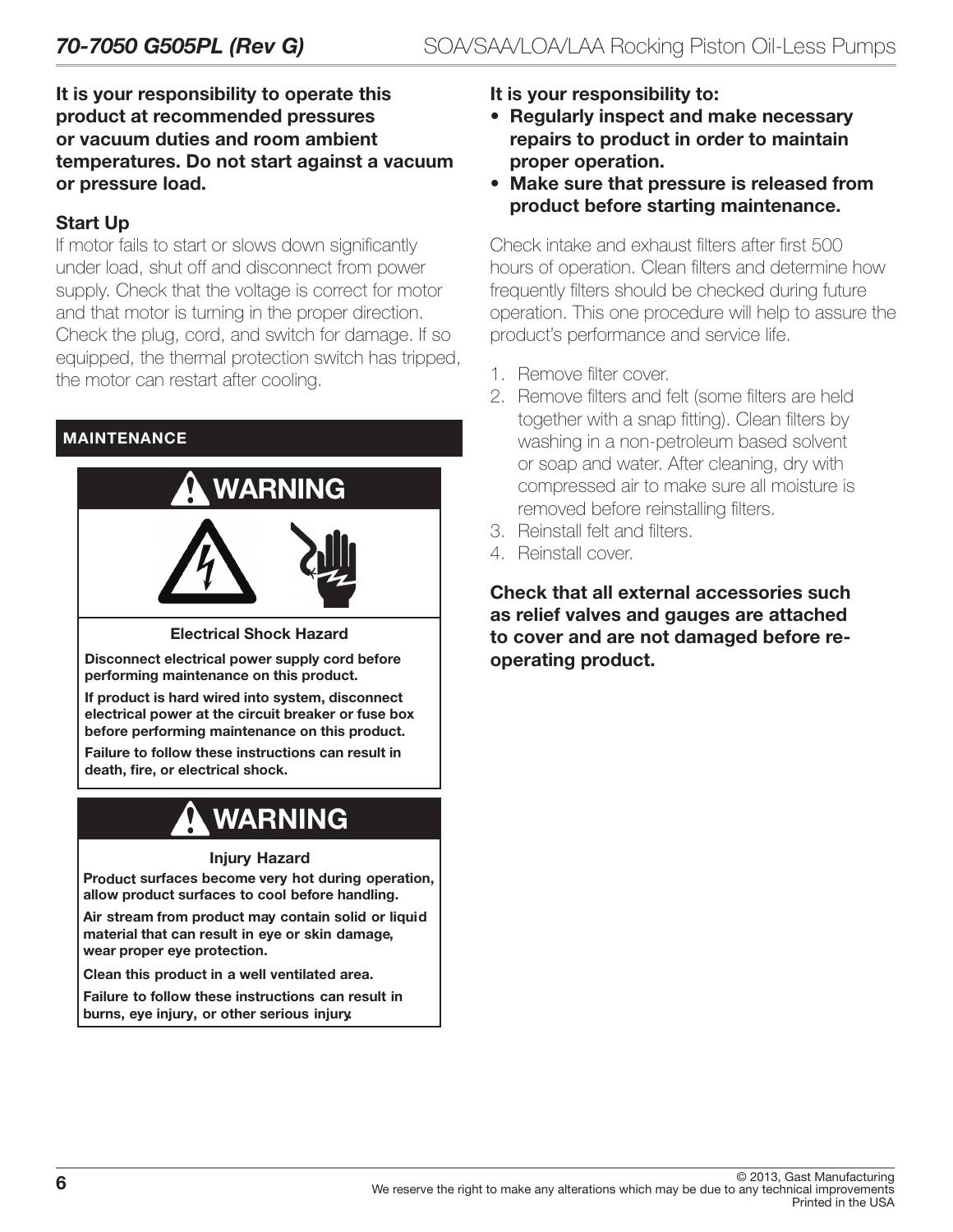#### It is your responsibility to follow proper shutdown procedures to prevent product damage. NEVER ADD OIL TO THIS OIL-LESS PUMP.

Proper shutdown procedures must be followed to prevent pump damage. Failure to do so may result in premature pump failure. Gast Manufacturing Rocking Piston Oil-Less Pumps are constructed of ferrous metals or aluminum which are subject to rust and corrosion when pumping condensable vapors such as water. Follow the steps below to assure correct storage and shutdown between operating periods.

- 1. Disconnect plumbing.
- 2. Operate product for at least 5 minutes without plumbing.
- 3. Run at maximum vacuum for 10 to 15 minutes.
- 4. Repeat step 2.
- 5. Disconnect power supply.
- 6. Plug open ports to prevent dirt or other contaminants from entering product.

#### SHUTDOWN PROCEDURES AND SERVICE KIT INSTALLATION

# WARNING



#### Electrical Shock Hazard

Disconnect electrical power supply cord before installing Service Kit.

If product is hard wired into system, disconnect electrical power at the circuit breaker or fuse box before installing Service Kit.

Vent all air lines to release pressure or vacuum. Failure to follow these instructions can result in death, fire, or electrical shock.

#### Gast will NOT guarantee field-rebuilt product performance. For performance guarantee, the product must be returned to a Gast Authorized Service Facility.

Service Kit contents vary. Most contain gasket and filter parts.

- 1. Disconnect electrical power to pump.
- 2. Disconnect air supply and vent all air lines to release pressure or vacuum.
- 3. Remove head bolts.
- 4. Remove gasket, head, and valve plate assembly (note: orientation of head assembly for reassembly).
- 5. Carefully remove cylinder and shims (be sure to replace all shims, as they are matched to cylinder and rod assembly height dimensions). Remove two retainer plate screws on retainer plate (may require heat to break adhesive on retainer screws) and discard old cup.
- 6. Clean residue from cylinder walls with soft cloth using non-petroleum, non-oil-based solvent. DO NOT USE kerosene, gasoline, or any flammable substance.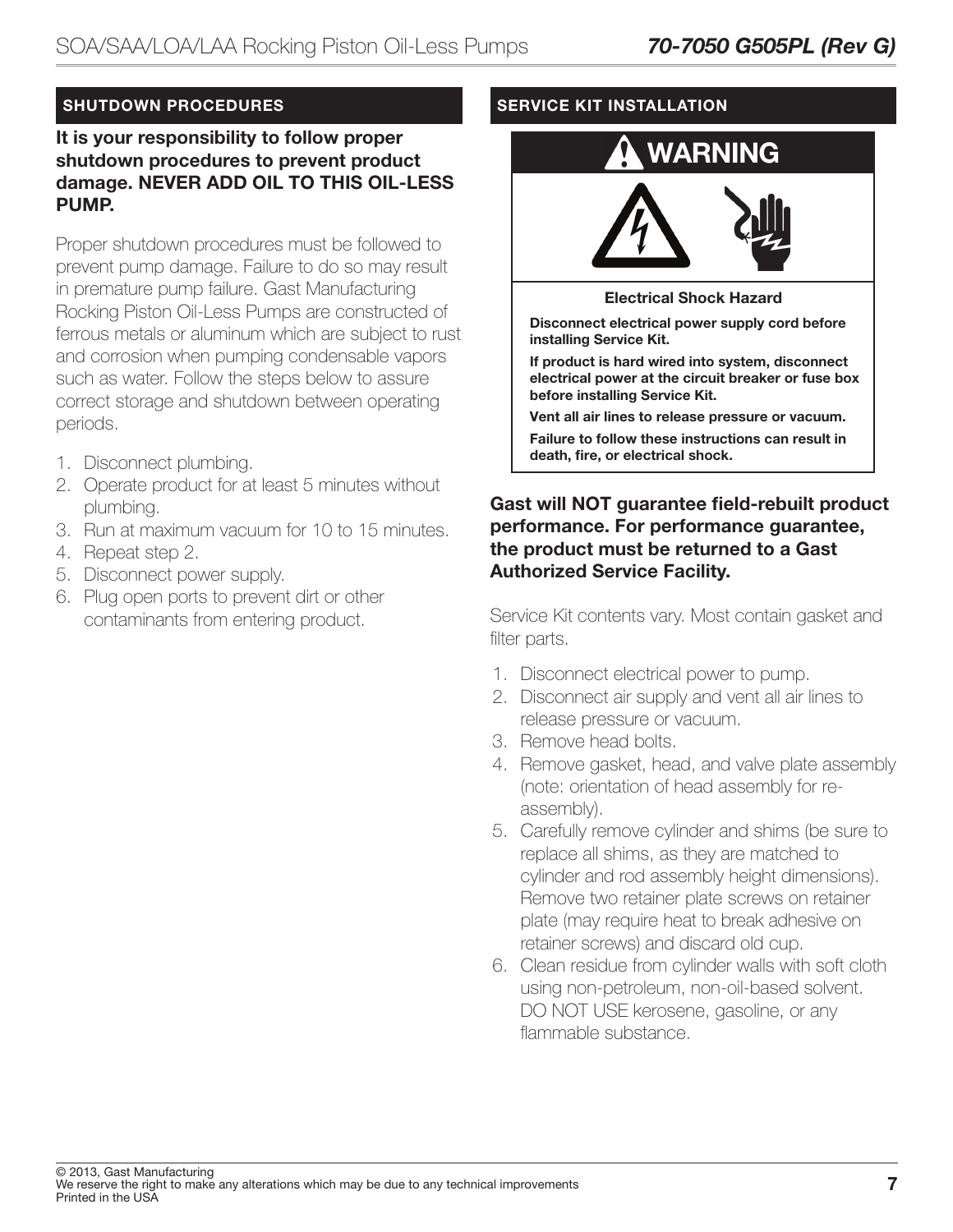#### Re-Assembly:

- 7. Replace cylinder and shims.
- 8. Place retainer plate in new cup and push both down into cylinder.
- 9. Install new retainer plate screws and torque to 35 in-lbs.
- 10.Install O-ring into groove of cylinder.
- 11.Install valve plate, head gasket (note gasket orientation) and head, on cylinder so ports are in original orientation.
- 12.Install and snug all head bolts and torque to 80 in-lbs.

#### Check that all external accessories such as relief valves and gauges are not damaged before re-operating product.

If pump still does not produce proper vacuum or pressure, send unit to a Gast Authorized Service Facility for repair.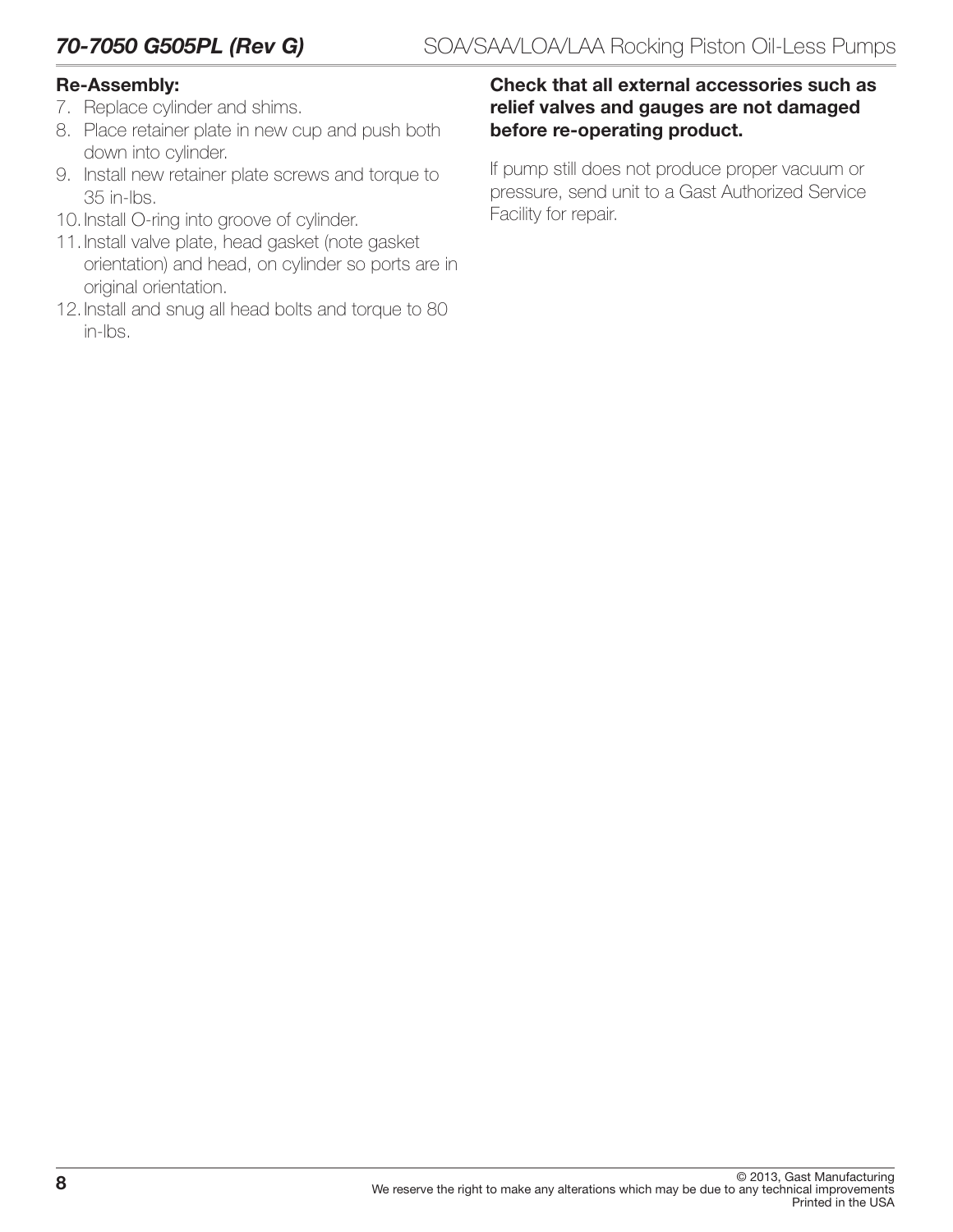#### SAA/LAA EXPLODED PRODUCT VIEW, PARTS, AND ORDERING INFORMATION



| <b>REF</b>     | <b>DESCRIPTION</b>                     | <b>QTY</b>    | <b>SAA-V105-NQ</b> | <b>SAA-P107-NQ</b> | <b>LAA-101-NQ</b> | LAA-XXX-XX    |
|----------------|----------------------------------------|---------------|--------------------|--------------------|-------------------|---------------|
|                | Head                                   | 2             | AJ347              | AJ347              | AJ347             | AJ347         |
| $2\Delta$      | Head gaskets                           | 2             | <b>AJ404A</b>      | AJ404A             | <b>AJ404A</b>     | AJ404A        |
| ЗΔ             | Valve plate assembly - Valves included | 2             | <b>AJ434A</b>      | (1) AJ343          | (1) AJ793         | (1) AJ793     |
|                |                                        |               |                    | (A) AJ343A         | (1) AK394         | (1) AK394     |
| $4 \wedge$     | Valves                                 | 4             | AF817              | AF817              | (2) AG973         | $(2)$ AG973   |
|                |                                        |               |                    |                    | (2) AJ827         | (2) AJ827     |
| 5 A            | O-Ring                                 | 2             | AH179              | AH179              | AH179             | AH179         |
| 6              | Cvlinder                               | 2             | AJ342              | AJ342              | <b>AK275B</b>     | <b>AK375B</b> |
|                | <b>Shims</b>                           | as rea        | AJ345              | AJ345              | AJ345             | AJ345         |
| 8              | Grille                                 | 2             | AJ774B             | <b>AG774B</b>      | AJ774B            | <b>AJ774B</b> |
| 9              | Fan                                    |               | AJ856              | AJ856              | AJ856             | AJ856         |
| 10             | Retainer plate                         | 2             |                    |                    | <b>AK377</b>      | <b>AK377</b>  |
| $11\Lambda$    | Cup                                    | $\mathcal{P}$ | AH175              | AH175              | AT283             |               |
| 12             | Connecting rod                         | 2             | AJ338A             | AJ308F             | AT566A            |               |
| 13             | Fan                                    |               | AF785B             | AF785B             | AT280             |               |
| 14 $\triangle$ | Retainer plate screws                  |               | <b>BB567</b>       | <b>BB567</b>       | <b>BB567</b>      | <b>BB567</b>  |
| $***$          | Service kit                            | 2             | (2) K757           | (1) K756           | (1) K767          | (1) K767      |
|                |                                        |               |                    | K767               | (1) K773          | (1) K773      |

\*\*\* Item not shown.

∆ Denotes parts included in the Service Kit.

Parts listed are for stock models. For specific OEM models, please consult the factory.

When corresponding or ordering parts, please give complete model and serial numbers.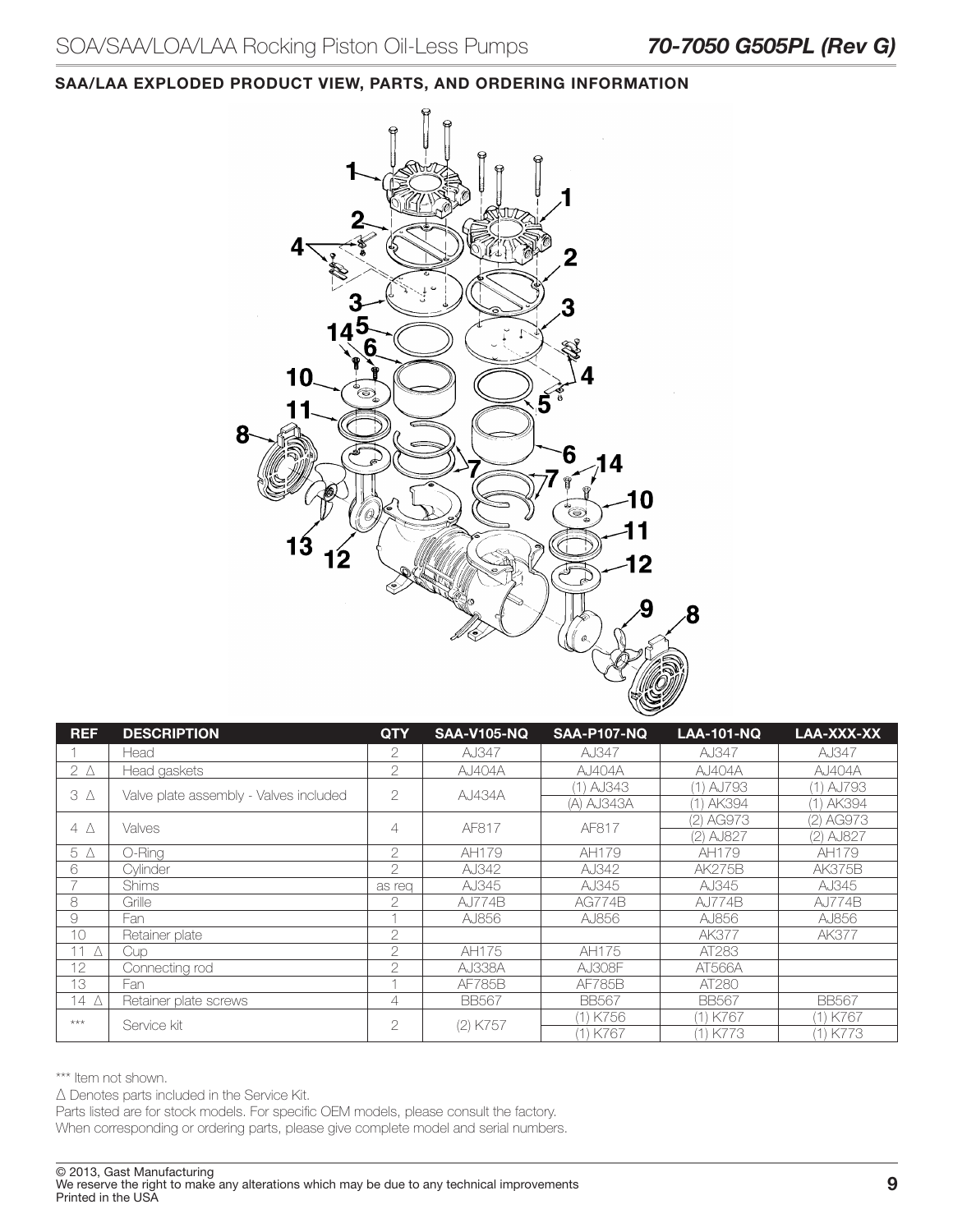#### SOA/LOA EXPLODED PRODUCT VIEW, PARTS, AND ORDERING INFORMATION



| <b>REF</b>     | <b>DESCRIPTION</b>                     | <b>QTY</b>     | SOA-PXX-XX    | SOA-VXX-XX    | <b>LOA-101-HB</b> | <b>LOA-P012-NQ</b> |
|----------------|----------------------------------------|----------------|---------------|---------------|-------------------|--------------------|
|                | Head                                   |                | AJ347         | AJ347         | AJ347             | AJ347              |
| $2\Delta$      | Head gaskets                           |                | <b>AJ404A</b> | <b>AJ404A</b> | <b>AJ404A</b>     | <b>AJ404A</b>      |
| $3\Delta$      | Valve plate assembly - Valves included |                | AJ343H        | AJ343A        | AJ793             | AJ793              |
| $4\Delta$      | Valves                                 | $\overline{2}$ | AH693         | AF817         | (1) AG973         | AG973              |
|                |                                        |                |               |               | (1) AG827         | (1) AG827          |
| $5\Delta$      | O-Ring                                 |                | AH179         | AH179         | AJ787             | AJ787              |
| 6              | Cylinder                               |                | AJ342         | AJ342         | <b>AK375B</b>     | <b>AK375B</b>      |
|                | <b>Shims</b>                           | as reg         | AJ345         | AJ345         | AJ345             | AJ345              |
| 8              | Front grille                           |                | <b>AG774B</b> | <b>AG774B</b> | AG774B            | <b>AG774B</b>      |
| 9              | Fan                                    |                | AJ856         | AJ856         | AJ856             | AJ856              |
| 10             | Connecting rod assembly                |                | AJ308D        | AJ338A        | <b>AK380B</b>     | AK380              |
| 11<br>$\wedge$ | Cup                                    |                | AH175         | AH175         | AJ826             | AJ826              |
| 12             | Retainer plate                         |                |               |               | <b>AK377</b>      | <b>AK377</b>       |
| 13             | Fan                                    |                | AF785B        | <b>AF785B</b> | AF785B            |                    |
| 14             | Inertia fan                            |                |               |               |                   | AJ677              |
| 15             | Tolerance ring                         |                |               |               |                   |                    |
| 16 A           | Retainer plate screws                  | $\mathcal{P}$  | <b>BB557</b>  | <b>BB557</b>  | <b>BB557</b>      | <b>BB557</b>       |
| 17             | Grille                                 |                | AG744         | AG744         | AG774B            |                    |
|                | Dowel pin (not illustrated)            |                |               |               |                   |                    |
| ***            | Service kitw                           |                |               | K757          | K767              | K767               |

\*\*\* Item not shown.

∆ Denotes parts included in the Service Kit.

Parts listed are for stock models. For specific OEM models, please consult the factory.

When corresponding or ordering parts, please give complete model and serial numbers.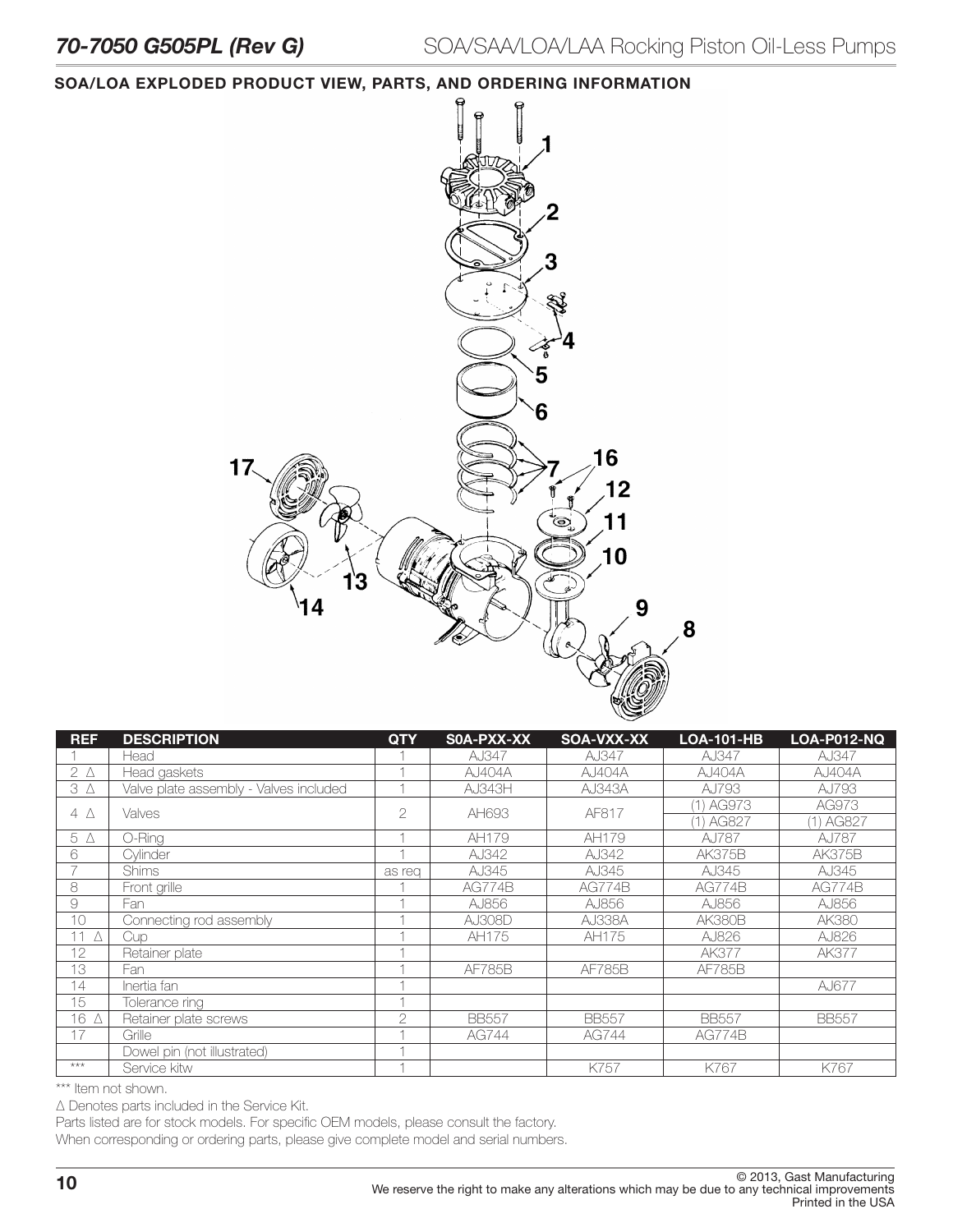### WARRANTY POLICY

Gast finished products, when properly installed and operated under normal conditions of use, are warranted by Gast to be free from defects in material and workmanship for a period of twelve (12) months from the date of purchase from Gast or an authorized Gast Representative or Distributor. In order to obtain performance under this warranty, the buyer must promptly (in no event later than thirty (30) days after discovery of the defect) give written notice of the defect to Gast Manufacturing Incorporated, PO Box 97, Benton Harbor Michigan USA 49023-0097 or an authorized Service Center (unless specifically agreed upon in writing signed by both parties or specified in writing as part of a Gast OEM Quotation). Buyer is responsible for freight charges both to and from Gast in all cases.

This warranty does not apply to electric motors, electrical controls, and gasoline engines not supplied by Gast. Gast's warranties also do not extend to any goods or parts which have been subjected to misuse, lack of maintenance,neglect, damage by accident or transit damage.

THIS EXPRESS WARRANTY EXCLUDES ALL OTHER WARRANTIES OR REPRESENTATIONS EXPRESSED OR IMPLIED BY ANY LITERATURE, DATA, OR PERSON. GAST'S MAXIMUM LIABILITY UNDER THIS EX-CLUSIVE REMEDY SHALL NEVER EXCEED THE COST OF THE SUBJECT PRODUCT AND GAST RE-SERVES THE RIGHT, AT ITS SOLE DISCRETION, TO REFUND THE PURCHASE PRICE IN LIEU OF REPAIR OR REPLACEMENT.

GAST WILL NOT BE RESPONSIBLE OR LIABLE FOR INDIRECT OR CONSEQUENTIAL DAMAGES OF ANY KIND,however arising, including but not limited to those for use of any products, loss of time, inconvenience, lost profit, labor charges, or other incidental or consequential damages with respect to persons, business, or property, whether as a result of breach of warranty, negligence or otherwise. Notwithstanding any other provision of this warranty, BUYER'S REMEDY AGAINST GAST FOR GOODS SUPPLIED OR FOR NON-DELIVERED GOODS OR FAILURE TO FURNISH GOODS, WHETHER OR NOT BASED ON NEGLIGENCE, STRICT LIABILITY OR BREACH OF EXPRESS OR IMPLIED WARRANTY IS LIMITED SOLELY, AT GAST'S OPTION, TO REPLACEMENT OF OR CURE OF SUCH NONCONFORMING OR NON-DELIVERED GOODS OR RETURN OF THE PURCHASE PRICE FOR SUCH GOODS AND IN NO EVENTS HALL EXCEED THE PRICE OR CHARGE FOR SUCH GOODS. GAST EXPRESSLY DISCLAIMS ANY WARRANTY OF MER-CHANTABILITY OR FITNESS FOR A PARTICULAR USE OR PURPOSE WITH RESPECT TO THE GOODS SOLD. THERE ARE NO WARRANTIES WHICH EXTEND BEYOND THE DESCRIPTIONS SET FORTH IN THIS WARRANTY, notwithstanding any knowledge of Gast regarding the use or uses intended to be made of goods, proposed changes or additions to goods, or any assistance or suggestions that may have been made by Gast personnel.

Unauthorized extensions of warranties by the customer shall remain the customer's responsibility.

CUSTOMER IS RESPONSIBLE FOR DETERMINING THE SUITABILITY OF GAST PRODUCTS FOR CUS-TOMER'S USE OR RESALE, OR FOR INCORPORATING THEM INTO OBJECTS OR APPLICATIONS WHICH CUSTOMER DESIGNS, ASSEMBLES, CONSTRUCTS OR MANUFACTURES.

This warranty can be modified only by authorized Gast personnel by signing a specific, written description of any modifications.